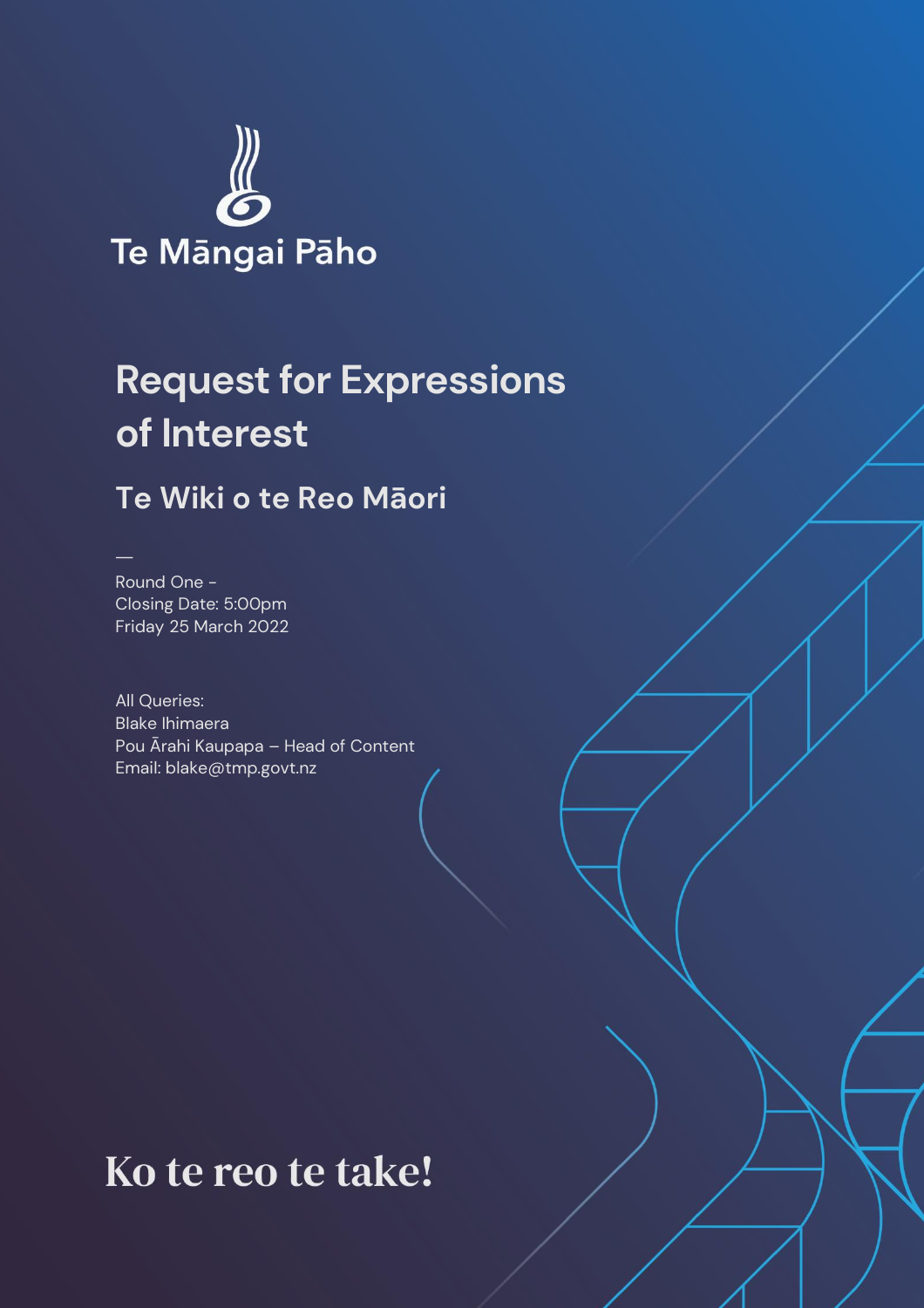

### **Request for Expressions of Interest – Te Wiki o te Reo Māori**

Te Māngai Pāho invites content creators and platforms to contribute to the promotion of te reo Māori and the impact of Te Wiki o te Reo Māori by submitting innovative new content ideas for considertation in this funding round.

### **Hei Whakataki**

Te Māngai Pāho will run an EOI/Tender process – the EOI will be a two-stage process. Following assessment of initial proposals, Te Māngai Pāho will identify a shortlist of no more than three respondents to proceed to the next stage.

The tender process will be open to Te Māngai Pāho registered providers who have the capacity and skill to deliver innovative ideas.

Te Māngai Pāho funds for broadcast and distribution, content that promotes te reo Māori and Māori culture, and under Te Ture mō te reo Māori aims to protect te reo Māori as a taonga under Te Tiriti o Waitangi. Our aim with the content we fund is to indigenise the content consumption of Aotearoa audiences.

Te Māngai Pāho is committed to supporting the Māori media sector and collectively improving the outcomes of the Maihi Karauna, the Crown's strategy for Māori language revitalisation. Our role in that is to ensure te reo Māori, tikanga Māori and Māori culture is reflected in the media to build greater awareness, appreciation of te reo Māori, values, practices and views within Aotearoa.

The Crown's strategy for Māori language revitalisation has three audacious goals by 2040:

- Goal 1: Eighty-five per cent of New Zealanders (or more) will value te reo Māori as a key part of national identity;
- Goal 2: One million New Zealanders (or more) will have the ability and confidence to talk about at least basic things in te reo Māori;
- Goal 3: One hundred and fifty thousand Māori aged 15 and over will use te reo Māori as much as English by 2040. All content initiatives in response to this EOI should be designed to contribute to achieving these goals.

All content initiatives in response to this EOI should be designed to contribute to achieving these goals.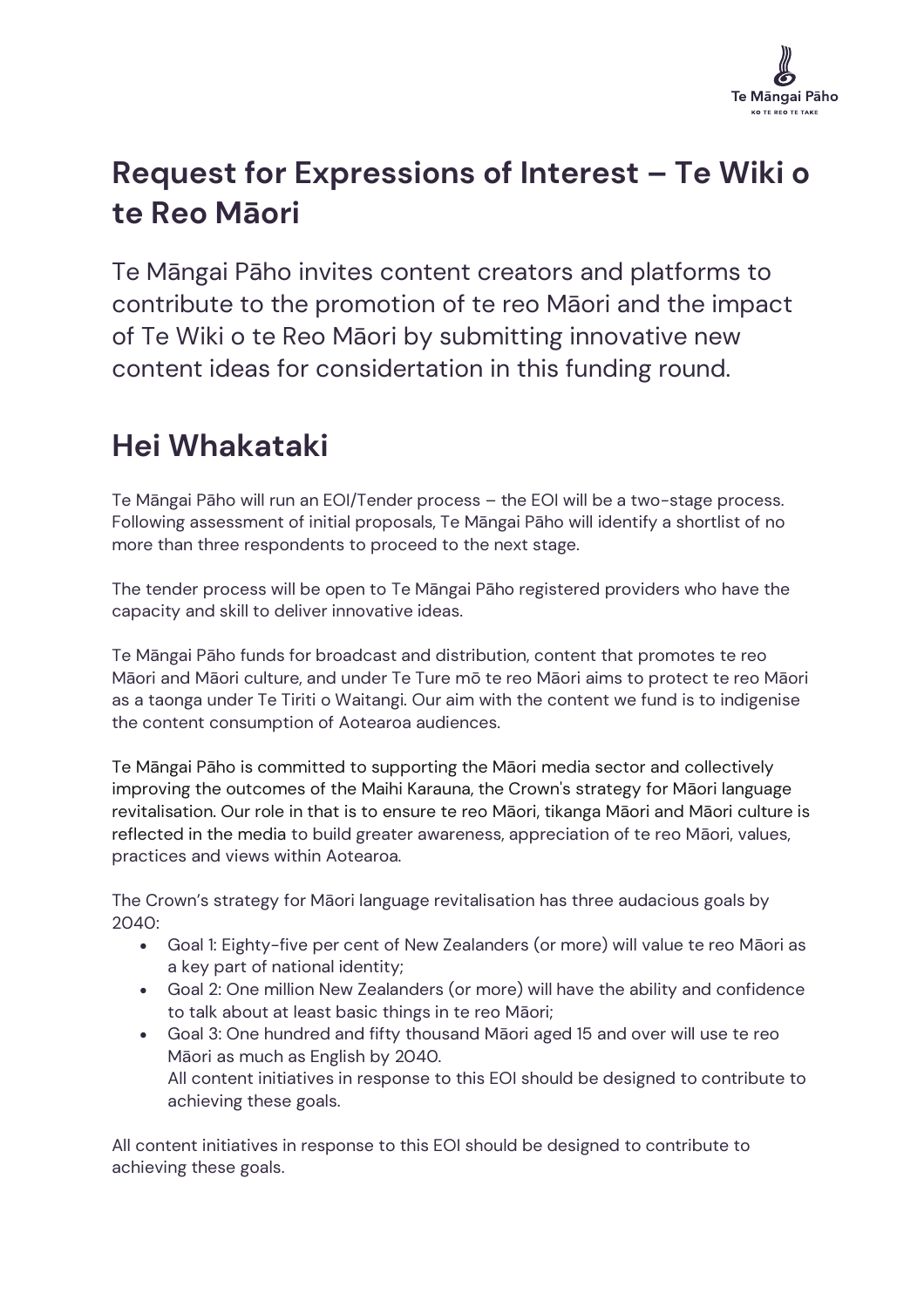

### **Te Pūtake** Purpose

It is quite evident that support for te reo Māori has grown significantly in the last five years. Te Wiki o te Reo Māori and initiatives that Te Māngai Pāho has previously funded have contributed to that growth. Te Māngai Pāho and other Māori language agencies are committed to building on the current momentum.

This EOI is seeking innovative new ideas to promote te reo Māori to a wide audience. The primary focus is to strengthen the engagement of wider Aotearoa and so initiatives that target a broad receptive audience will be preferred. The potential reach of the initiative will be an important selling point and those initiatives that have multi-platform support or opportunities will have an advantage.

### **Te Kaupapa**

Te Māngai Pāho is prepared to allocate up to \$300,000.00 (plus GST) of funding for this project.

Funding will be contracted and paid in instalments to the successful applicant by way of milestone deliverables in accordance with Te Māngai Pāho's standard funding processes.

Applicants with platforms support will be prioritised. The expectation is that the content will also be available for distribution on other unrelated platforms.

What we are looking for:

- Companies that demonstrate a commitment to te reo Māori and tikanga Māori.
- Innovative new ideas that will appeal to a wide audience.
- Pou tiaki reo engagement throughout both the ideation and delivery of the project.
- Innovative, relevant, engaging use of te reo Māori throughout; kia rekareka, kia auaha te whakamahinga o te reo!
- Applicants with multi-platform support, and an established social media audience will have an advantage
- Evidence of platform co-investment and/or third-party marketing support is encouraged and will also be an advantage.
- Proposals that successfully leverage other resources and agencies specific to the idea will be preferred.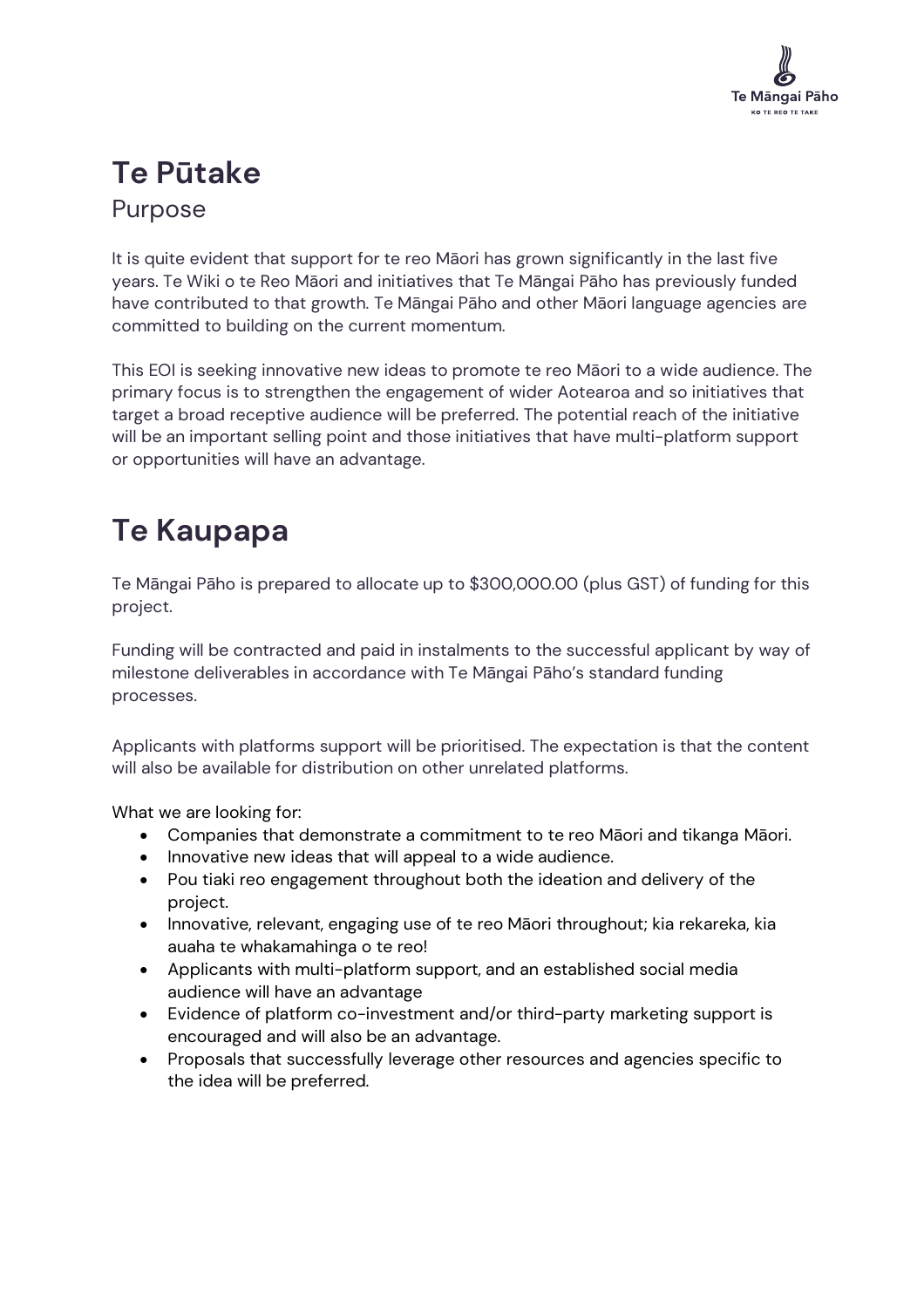

### **Assessment Criteria**

#### **The Applicant (25%)**

- Innovative production team with a commitment and understanding of the kaupapa.

#### **Concept (25%)**

- Genuinely innovative concept with wide appeal.
- Capable of being achieved in the timeframe.

#### **Te Reo me ngā Tikanga Māori (25%)**

- Te reo and tikanga Māori are evident in the proposal.
- Pou tiaki reo attached.

#### **Marketing and Distribution (25%)**

- Innovative marketing strategy with confirmed platform(s) and/or sponsor support.
- Broad audience appeal.

# **Wātaka**

Timeline

| 4 February 2022         | <b>EOI Published</b>                                       |
|-------------------------|------------------------------------------------------------|
| 9 February 2022         | Round opens via Te Pūahatanga                              |
| 5:00pm<br>25 March 2022 | Deadline for full proposals submitted via Te<br>Pūahatanga |
| 8 April 2022            | Round One decision letters distributed                     |